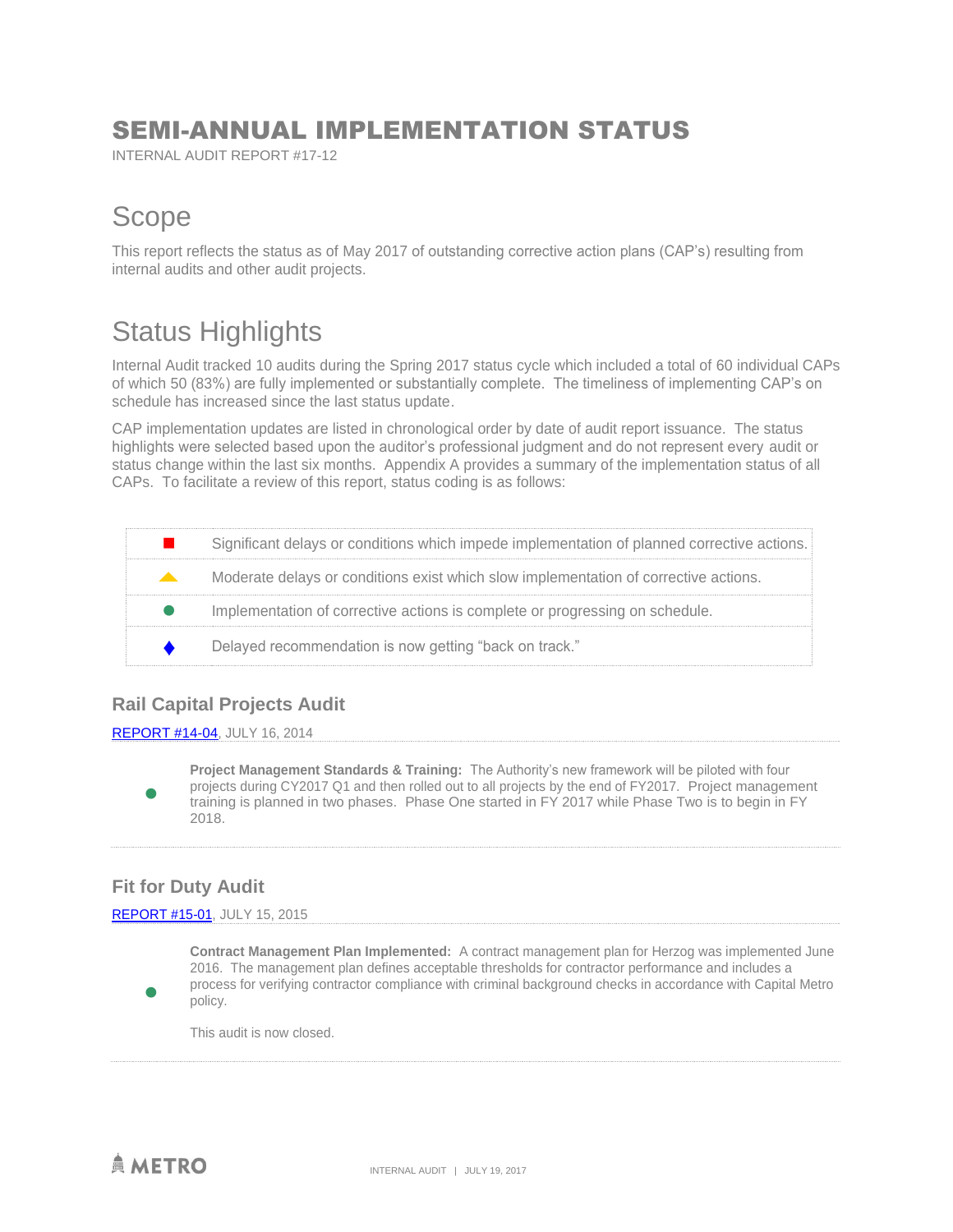## **Treasury & Fare Revenue Audit**

#### [REPORT #15-02,](http://www.capmetro.org/uploadedFiles/Capmetroorg/About_Us/Finance_and_Audit/Treasury%20and%20Fare%20Revenue%20Audit.pdf) APRIL 15, 2015

 $\bullet$ 

 $\bullet$ 

 $\bullet$ 

**Revenue & Fares Manager Position:** A job offer was extended and accepted with an anticipated start date of mid-August. This position will be responsible for managing and coordinating revenue programs and systems.

## **Strategic Plan Performance Measure Certification Audit - Ridership**

[REPORT #15-06,](http://www.capmetro.org/uploadedFiles/Capmetroorg/About_Us/Finance_and_Audit/strategic%20plan%20performance%20measure.docx) AUGUST 12, 2015

**Strategic Plan Updated:** An updated strategic plan was approved by the Board in May 2017. Current FY through April 2017, ridership was up 1.6%, excluding the effect of the UT shuttle ridership loss.

This audit is now closed.

## **Procurement Card (P-Card) Audit**

[REPORT #15-14](https://capmetro.sharepoint.com/sites/ADT/_layouts/15/guestaccess.aspx?guestaccesstoken=VITIO5ADhXPmHzQ53OXv0dMfg32OQnTqTrs2tuRBMZw%3d&docid=2_1a1ad0d6e24694b6b9d8e2d069ff5879d&rev=1), OCTOBER 14, 2016

**Personnel Changes Monitored**: The P-card Administrator is now on the HR distribution list for terminations. Also, there is an annual certification signed by each cardholder and their supervisor, so the list of supervisors stays current.

This audit is now closed.

### **Investment Recovery Audit**

#### [REPORT #16-06](https://capmetro.sharepoint.com/sites/ADT/_layouts/15/guestaccess.aspx?guestaccesstoken=fvuckmv2qn9XCnCTZsLbwP5l6NKGHmPHxQeF0jP%2bYrY%3d&docid=2_1be8ffe2c974b4275852b95ca19f0f202&rev=1), MAY 11, 2016

 $\bullet$ **Updated Surplus Property Disposition Guidance:** The Procurement Policy was updated with a separate chapter on surplus property disposition which was approved by the Board in May 2017.

## **Fuel Controls Audit**

[REPORT #16-08](https://capmetro.sharepoint.com/sites/ADT/_layouts/15/guestaccess.aspx?guestaccesstoken=cJpWKdICjRQV83flXvw2%2fXI7Am%2fvhauHXryyzkRhuyc%3d&docid=2_1e27ee28683f043b790f7298b93ecbaf9&rev=1), AUGUST 15, 2016

**New Service Provider Procedures for Staff Terminations:** New procedures have instituted a uniform process for service providers to follow when reporting staff changes. System access audits are being conducted to monitor compliance with the new procedures.

### **RailComm Security Assessment**

PROJECT #16-07, OCTOBER 14, 2016

 $\bullet$ **Cyber Security Training Completed:** IT has introduced an on-going cyber security training and testing program for all employees and contractors with a Capital Metro email account. Rail cyber security will be revisited as part of the Positive Train Control (PTC) project.

**AMETRO** 

 $\bullet$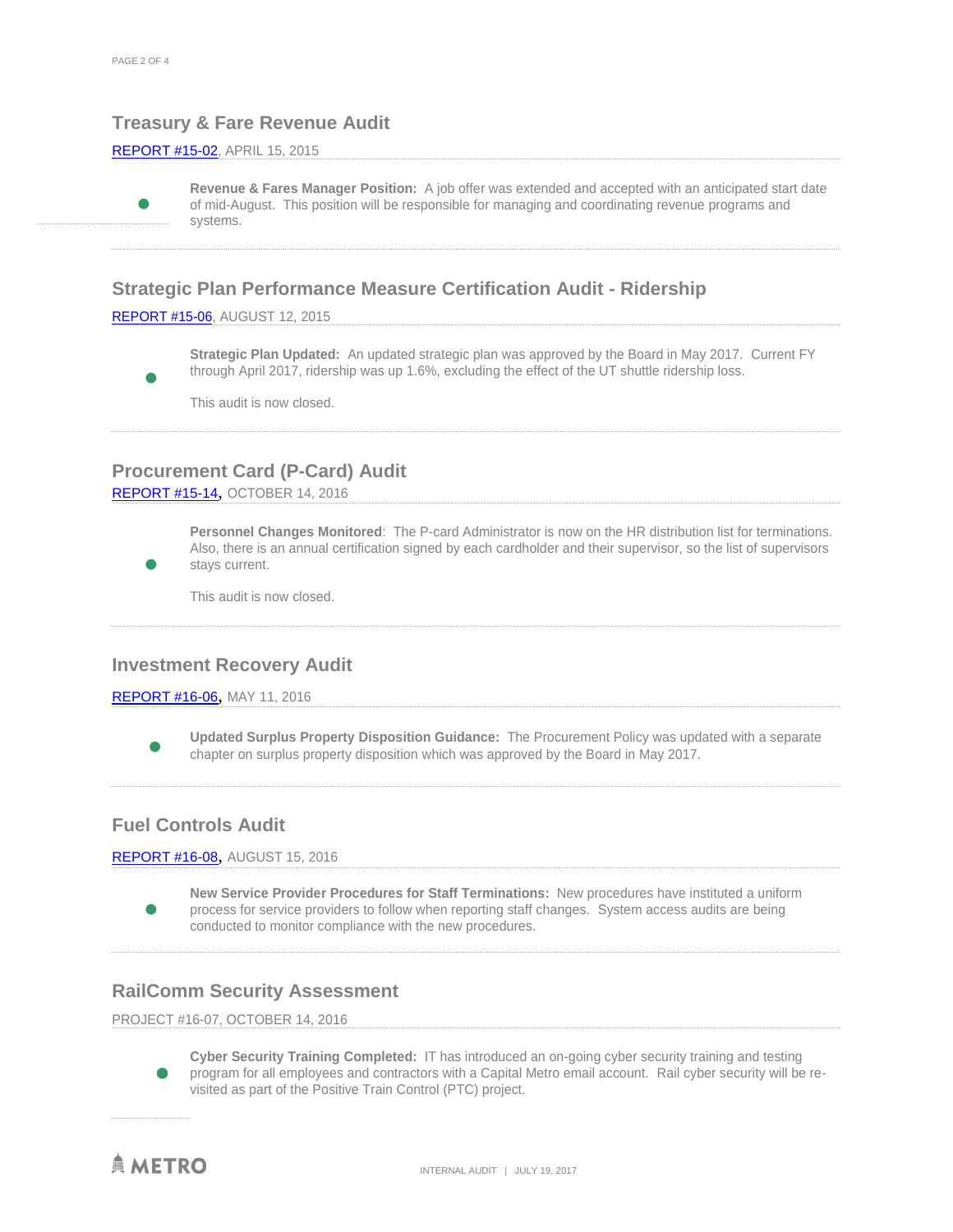$\bullet$ 

 $\blacktriangle$ 

## **Strategic Plan Performance Measure Certification Audit – Customer Service**

#### [REPORT #16-1](https://capmetro.sharepoint.com/sites/ADT/_layouts/15/guestaccess.aspx?guestaccesstoken=cJpWKdICjRQV83flXvw2%2fXI7Am%2fvhauHXryyzkRhuyc%3d&docid=2_1e27ee28683f043b790f7298b93ecbaf9&rev=1)6, DECEMBER 15, 2016

**Revised Rail Complaint Definitions:** Rail has defined its complaint definitions and forwarded them to the Customer Service Manager. Meanwhile, the Customer Service Manager is endeavoring to redefine and reduce the number of complaint categories to enable the agency to use the data for future analytical purposes.

This audit is now closed.

## **Accounts Payable Audit**

#### [REPORT #17-02](https://capmetro.sharepoint.com/sites/ADT/_layouts/15/DocIdRedir.aspx?ID=ADTD-590348996-1510), FEBRUARY 15, 2017

**Procurement of Segregation of Duty (SOD) Compliance Tools**: Capital Metro is in the process of procuring a comprehensive security auditing tool that analyzes segregation of duties and provides continuous monitoring/tracking of database changes.

## Why status updates are important

United States General Accountability Office (GAO) standards specify that management is responsible for "addressing the findings and recommendations of auditors, and for establishing and maintaining a process to track the status of such findings and recommendations."<sup>1</sup> Internal auditors are required to follow-up to determine whether appropriate corrective actions have been taken. 2

## **Closing**

Internal Audit is grateful to Capital Metro management and staff who have worked to implement improvements in controls and processes. Their cooperation and assistance is instrumental to the success of the Authority.

Regards, Paula Bishir-Jensen, CIA, CGAP, CFE Interim VP, Internal Audit

cc: Capital Metro Board of Directors Linda Watson, President / CEO Elaine Timbes, Deputy Chief Executive Officer and Chief Operating Officer Dottie Watkins, VP, Bus and Paratransit Services Reinet Marneweck, VP / Chief Financial Officer Kerri Butcher, Chief Counsel Melvin Clark, VP, Rail Operations Ken Cartwright, VP, Capital Projects Donna Simmons, VP Administration & Risk Management Compliance Officer Joe Iannello, Chief Information Officer Muhammad Abdullah, Director Procurement Lea Sandoz, Controller Rafael Villarreal Jr., Director of Contract Oversight – Bus and Paratransit Services

 $\overline{a}$ 

<sup>1</sup> GAO-12-331G Government Auditing Standards, 2011 Revision, Section A1.08.f: <http://www.gao.gov/assets/590/587281.pdf>

<sup>2</sup> GAO-12-331G Government Auditing Standards, 2011 Revision, Section 7.05.